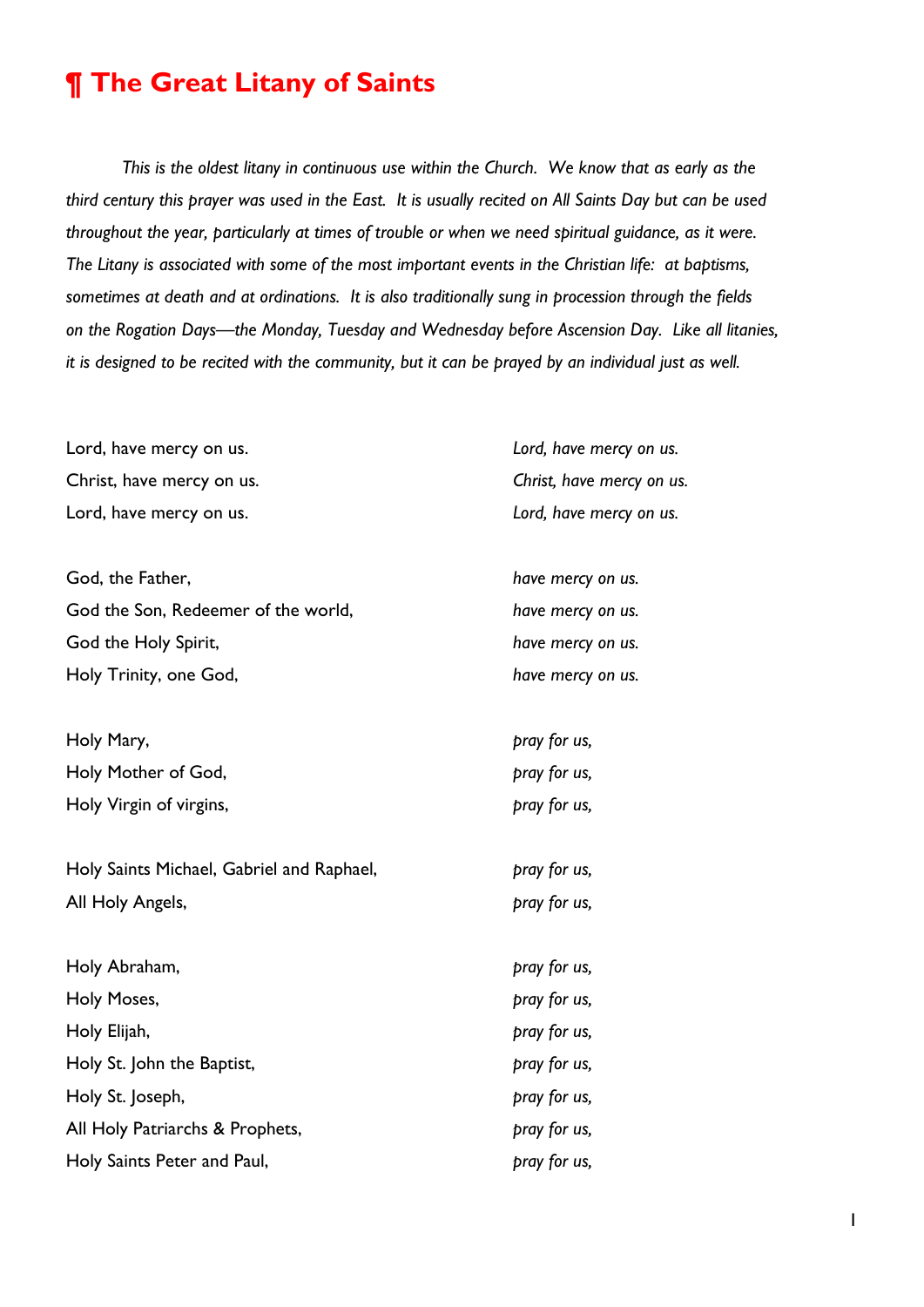| Holy St. Andrew,                         | pray for us, |
|------------------------------------------|--------------|
| Holy Saints James and John,              | pray for us, |
| Holy St. Thomas,                         | pray for us, |
| Holy St. Matthew,                        | pray for us, |
| All holy apostles,                       | pray for us. |
|                                          |              |
| Holy St. Luke,                           | pray for us, |
| Holy St. Mark,                           | pray for us, |
| Holy St. Barnabas,                       | pray for us, |
| Holy St. Mary Magdalene,                 | pray for us, |
| Holy St. Philip,                         | pray for us, |
| Holy St. Bartholomew,                    | pray for us, |
| Holy St. Simon,                          | pray for us, |
| Holy St. Jude,                           | pray for us, |
| Holy St. Matthias,                       | pray for us, |
| All holy Disciples of the Lord,          | pray for us, |
| All holy Innocents,                      | pray for us, |
|                                          |              |
| Holy St. Stephen,                        | pray for us, |
| Holy St. Ignatius of Antioch,            | pray for us, |
| Holy St. Laurence,                       | pray for us, |
| Holy St. Vincent,                        | pray for us, |
| Holy St. Polycarp,                       | pray for us, |
| Holy St. Justin,                         | pray for us, |
| Holy St. Cyprian,                        | pray for us, |
| Holy St. Boniface,                       | pray for us, |
| Holy St. Thomas Becket,                  | pray for us, |
| Holy Saints John Fisher and Thomas More, | pray for us, |
| Holy Saint Paul Miki,                    | pray for us, |
| Holy St. John de Brébeuf,                | pray for us, |
| Holy St. Isaac Jogues,                   | pray for us, |
| Holy St. Antony Daniel,                  | pray for us, |
| Holy St. Gabrial Lalemont,               | pray for us, |
| Holy St. Charles Garnier,                | pray for us, |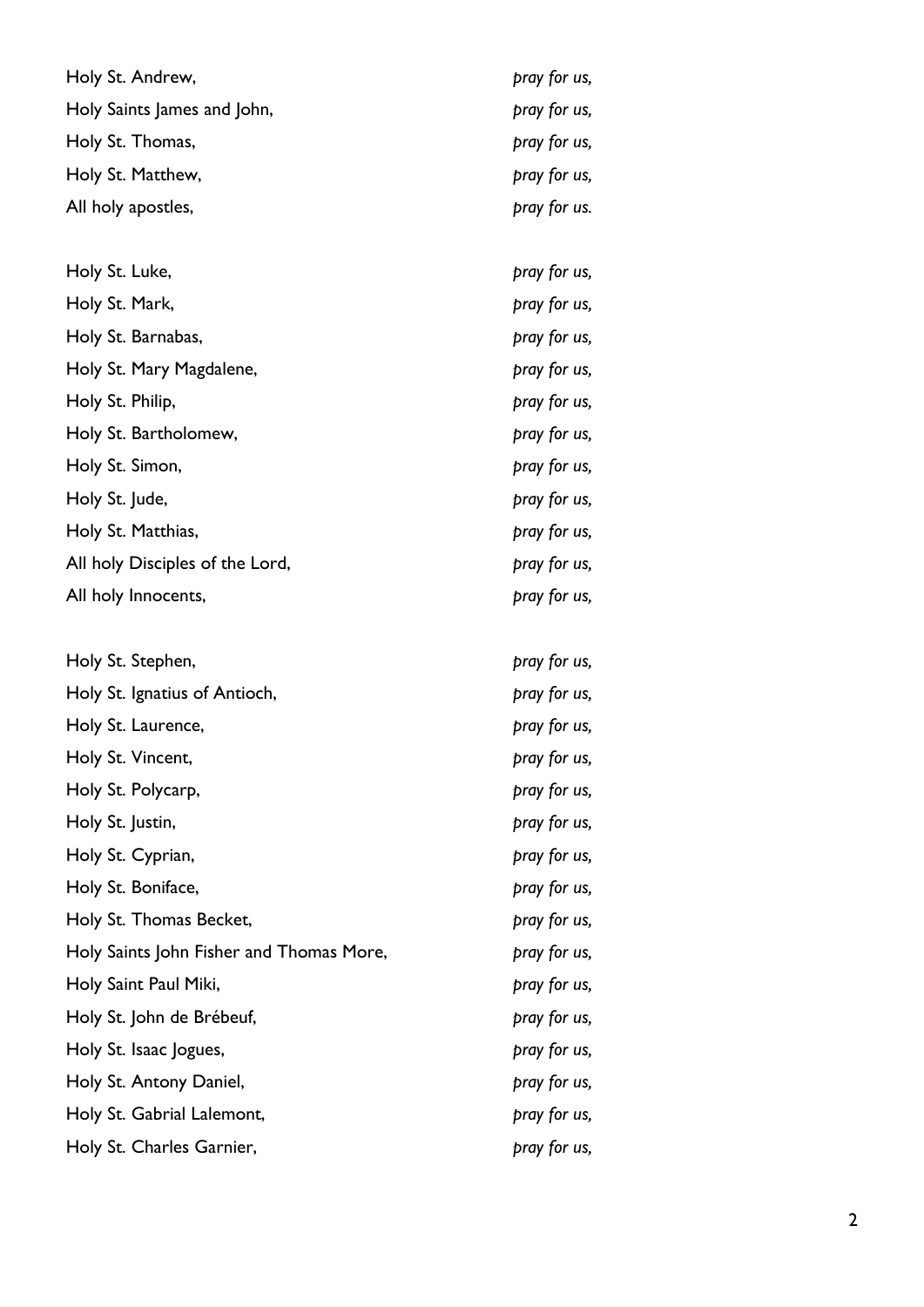| Holy St. Noel Chabanel,                  | pray for us, |
|------------------------------------------|--------------|
| Holy St. Rene Goupil,                    | pray for us, |
| Holy St. John Lalande,                   | pray for us, |
| Holy St. Peter Chanel,                   | pray for us, |
| Holy St. Charles Lwanga,                 | pray for us, |
| Holy Saints Perpetua and Felicity,       | pray for us, |
| Holy St. Maria Goretti,                  | pray for us, |
| All holy Martyrs,                        | pray for us, |
| Holy St. Gregory,                        | pray for us, |
| Holy St. Athanasius,                     | pray for us, |
| Holy St. Ambrose,                        | pray for us, |
| Holy St. Augustine,                      | pray for us, |
| Holy St. Jerome,                         | pray for us, |
| Holy Saints Basil and Gregory Nazianzen, | pray for us, |
| Holy St. John Chrysostom,                | pray for us, |
| Holy St. Martin,                         | pray for us, |
| Holy St. Patrick,                        | pray for us, |
| Holy St. Cyril and Methodius,            | pray for us, |
| Holy St. Francis of Assisi,              | pray for us, |
| Holy St. Clare of Assisi,                | pray for us, |
| Holy St. Anthony of Padua,               | pray for us, |
| Holy St. Nicholas,                       | pray for us, |
| Holy St. Benedict,                       | pray for us, |
| Holy St. Bernard,                        | pray for us, |
| Holy St. Charles Borromeo,               | pray for us, |
| Holy St. Francis de Sales,               | pray for us, |
| Holy St. Dominic,                        | pray for us, |
| Holy St. Ignatius Loyola,                | pray for us, |
| Holy St. Sergius,                        | pray for us, |
| Holy St. Seraphim,                       | pray for us, |
| Holy St. Thomas Aquinas,                 | pray for us, |
| Holy St. Francis Xavier,                 | pray for us, |
| Holy St. Vincent de Paul,                | pray for us, |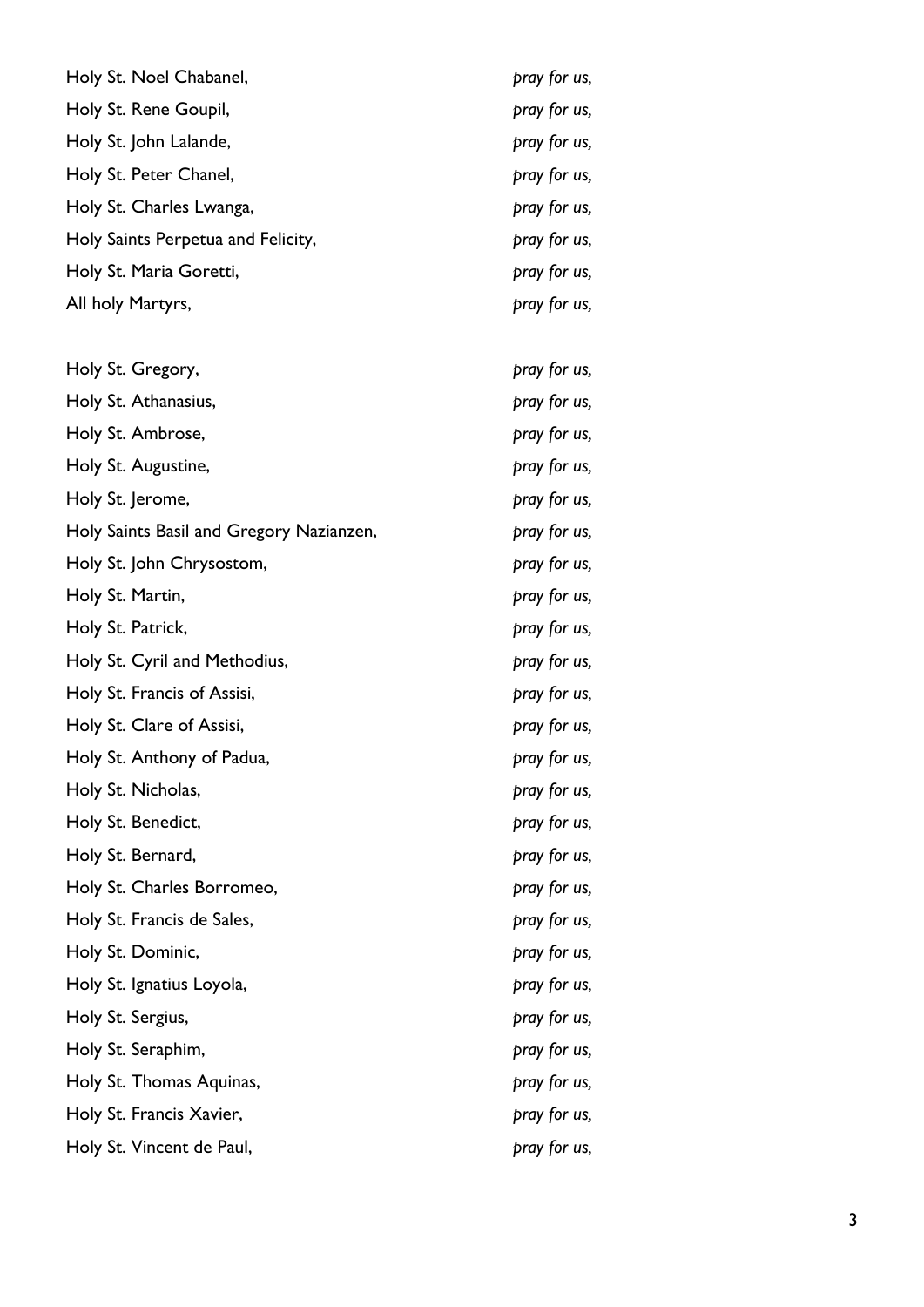| Holy St. John Mary Vianney,  | pray for us,      |
|------------------------------|-------------------|
| Holy St. John Bosco,         | pray for us,      |
| Holy St. Teresa of Avila,    | pray for us,      |
| Holy St. Lucy,               | pray for us,      |
| Holy St. Agnes,              | pray for us,      |
| Holy St. Cecilia,            | pray for us,      |
| Holy St. Monica,             | pray for us,      |
| Holy St. Catherine of Siena, | pray for us,      |
| Holy St. David,              | pray for us,      |
| Holy St. Cuthbert,           | pray for us,      |
| Holy St. Elizabeth,          | pray for us,      |
| Holy St. Julian of Norwich,  | pray for us,      |
| Holy St. Alban,              | pray for us,      |
| Holy St. Amphibalus,         | pray for us,      |
| Holy St. John of the Cross,  | pray for us,      |
| All holy Saints of God,      | pray for us,      |
| Be merciful.                 | Lord, deliver us, |
| From all evil,               | Lord, deliver us, |

From all sin, *Lord, deliver us,* From the snares of the devil, *Lord, deliver us,* From anger, hatred and all ill-will, **Example 20** Lord, deliver us, From everlasting death, *Lord, deliver us,* 

By your Incarnation,  $Lord$ , deliver us, By your Nativity, *Lord, deliver us,* By your Baptism and holy fast, *Lord, deliver us,* By your Cross and Passion, *Lord, deliver us,* By your Death and Burial, *Lord, deliver us,* By your holy Resurrection, *Lord, deliver us,* By your wonderful Ascension, *Lord, deliver us,,* By the coming of the Holy Spirit, **Example 20 Inc.** Lord, deliver us, By your glorious second coming, *Lord, deliver us,*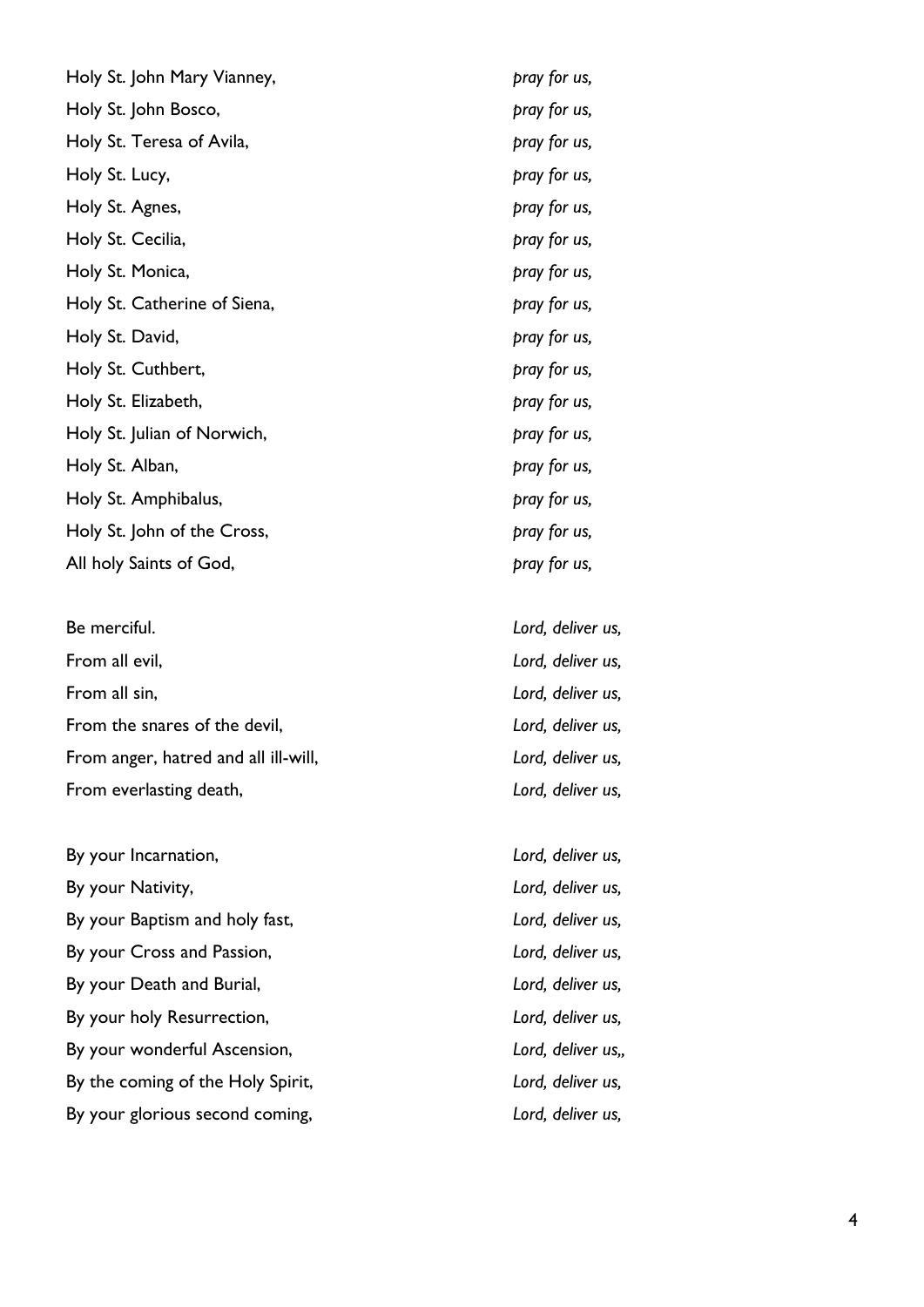| Christ, Son of the living God,                  | have mercy on us, |
|-------------------------------------------------|-------------------|
| Who came into this world,                       | have mercy on us, |
| Who hung upon the cross,                        | have mercy on us, |
| Who accepted death for our sakes,               | have mercy on us, |
| Who lay buried in the tomb,                     | have mercy on us, |
| Who arose from death,                           | have mercy on us, |
| Who sent the Holy Spirit upon the Apostles,     | have mercy on us, |
| Who are seated at the right hand of the Father, | have mercy on us, |
| Who will come to judge the living and the dead, | have mercy on us, |
|                                                 |                   |

| That you might spare us,                                | we ask you to hear us, |
|---------------------------------------------------------|------------------------|
| That you might bring us to repentance,                  | we ask you to hear us, |
| That you might confirm in us your holy service,         | we ask you to hear us, |
| That you might grant all our                            |                        |
| benefactors eternal reward,                             | we ask you to hear us, |
| That you might grant us the fruits of the earth,        | we ask you to hear us, |
| That you might be patient with us,                      | we ask you to hear us, |
| That you might lift our minds to heavenly things,       | we ask you to hear us, |
| That you might give rest to the departed,               | we ask you to hear us, |
| That you might keep the world from disease,             |                        |
| famine, plague and war,                                 | we ask you to hear us, |
| That you might give to all people peace and friendship, | we ask you to hear us, |
| That you might be pleased to bless your holy Church,    | we ask you to hear us, |
| That you might be pleased to keep all Bishops,          |                        |
| Priests and all in holy orders,                         | we ask you to hear us, |
| That you might give unity to all who believe in Christ, | we ask you to hear us, |
|                                                         |                        |

| Lamb of God,                         |                   |
|--------------------------------------|-------------------|
| you take away the sins of the world, | have mercy on us, |
| Lamb of God,                         |                   |
| you take away the sins of the world, | have mercy on us  |
| Lamb of God,                         |                   |
| you take away the sins of the world, | have mercy on us. |